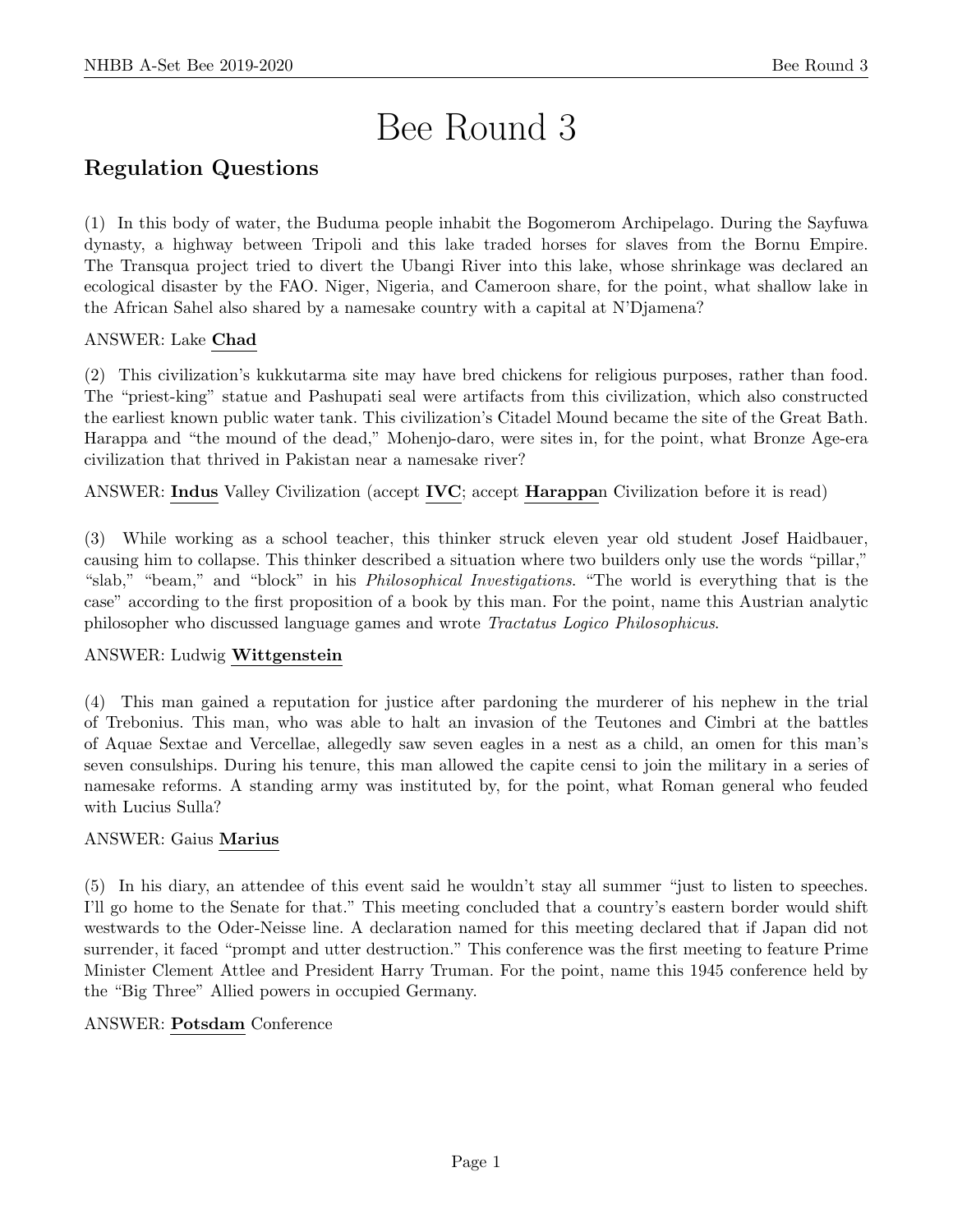(6) John Nathan's biography of this author claimed that despite his nationalistic views, this author was friends with Henry Scott-Stokes and Donald Keene. This man, who may have described his closeted homosexuality through the character of Kochan in his novel *Confessions of a Mask*, based a novel on Hayashi Yoken's 1950 arson of Kinkaku-ji, a Buddhist temple. The Temple of the Golden Pavilion was written by, for the point, what Japanese novelist who led a failed coup d'etat, then committed seppuku in 1970?

#### ANSWER: Yukio Mishima (or Kimitake Hiraoka)

(7) A document outlining this group's ideology was studied by Sylvain Besson in the book The Conquest of the West. This group, whose terrorist wing is known as the "secret apparatus," was founded by Hassan al-Banna in Ismailia in 1928. Members of the Free Officers Movement cracked down on this movement after accusing them of attempting to assassinate Nasser, and they came to power after a 2011 revolution after Mohamed Morsi was elected. Mohamed Morsi led the Freedom and Justice Party, a political party linked with, for the point, what Islamist group in Egypt?

#### ANSWER: Muslim Brotherhood (accept Society of the Muslim Brothers; accept al-Ikhwan al-Muslimun)

(8) A war named after this number of days was ended by the Brioni Accords; that first of the Yugoslav Wars was the Slovenian War of Independence. Dutch King William I launched a campaign named after this number of days that failed to stop the Belgian Revolution of 1830. American journalist John Reed wrote [this number of] Days That Shook the World, which documented Russia's October Revolution. For the point, the French Revolutionary calendar dictated that how many days should be the new version of a week, called a decade?

#### ANSWER: 10 days

(9) A C minor piece of this type was dedicated to the composer's psychiatrist Nikolai Dahl, who helped cure him of depression. Before conducting a piece of this type by Brahms, Leonard Bernstein sparked controversy when he disavowed the "remarkably broad tempi" of performer Glenn Gould. Sergei Prokofiev wrote one of these works for Paul Wittgenstein, who lost his right hand in World War I. For the point, name this type of musical work for orchestra and a keyboard soloist.

#### ANSWER: piano concertos [prompt on partial answers, like "concerto" or "piano music"]

(10) Dr. Richard Madden criticized a negotiator of this treaty because that man profited from slaving fees as U.S. Consul in Havana. Article 11 of this treaty was annulled due to Indian raids that could not be stopped. Senator Jefferson Davis failed to amend this treaty, which was negotiated by Nicholas Trist. The Wilmot Proviso was also not added to this treaty, which was opposed by anti-expansionist Whigs. For the point, name this 1848 treaty in which the US acquired California while ending the Mexican-American War.

#### ANSWER: Treaty of Guadalupe Hidalgo (accept Treaty of Peace, Friendship, Limits and Settlement between the United States of America and the Mexican Republic)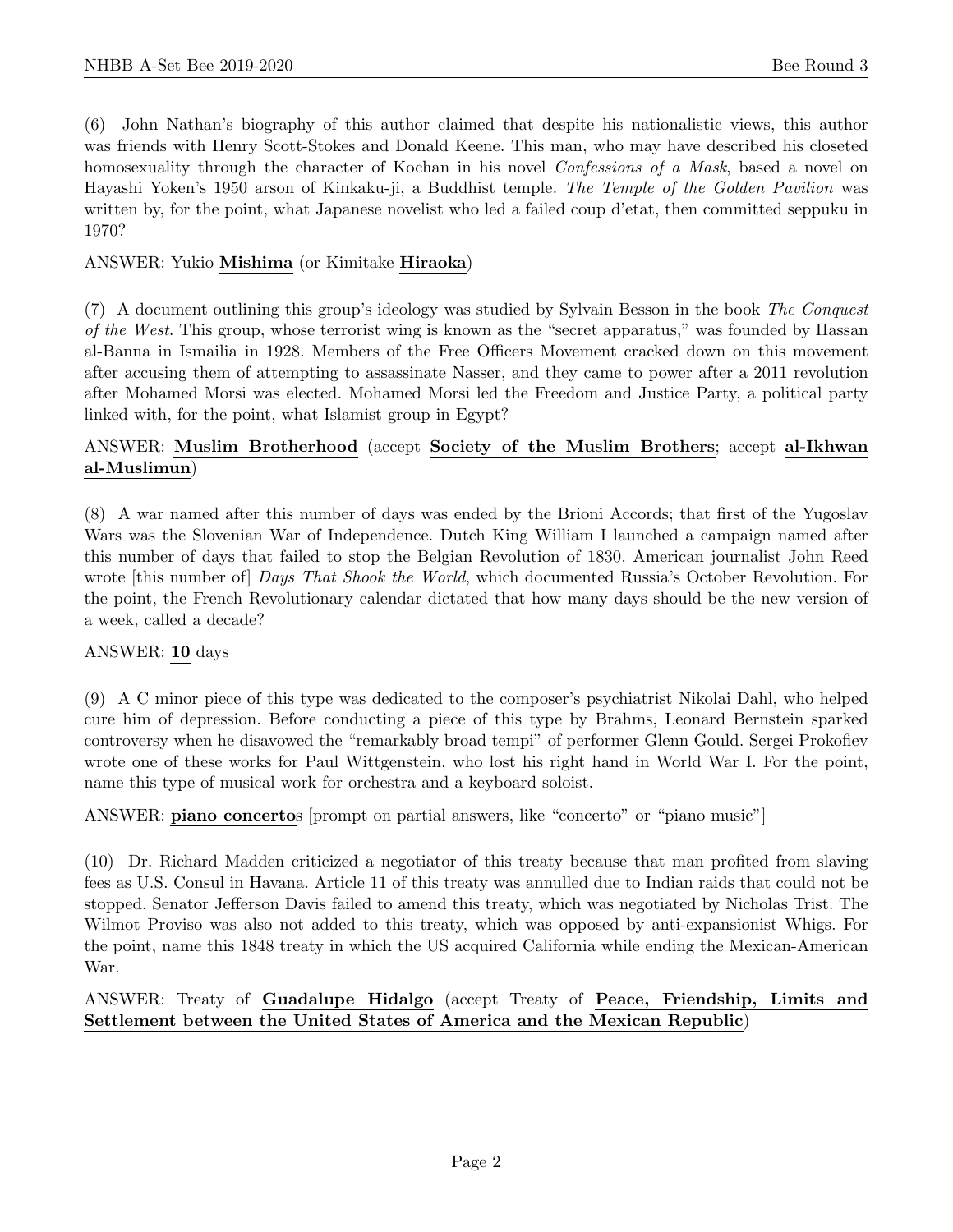(11) Two answers required. Tensions between these two countries began when William Bentinck was asked to create a new emirate to secure a trade route to Bukhara. The Pamir Boundary Commission helped resolve a conflict between these two countries that was romanticized in the Rudyard Kipling novel Kim. Fear of an invasion of India prompted these two countries to rival each other for control of nearby Afghanistan. For the point, name these two countries that fought over Central Asia in the "Great Game."

#### ANSWER: Russia and the UK (accept United Kingdom of Great Britain and Ireland, or Great Britain, or England, in place of "UK")

(12) This organization fired Ruth Bates Harris after she delivered a report to James Fletcher stating that its equal opportunity program was "a total failure." Margaret Hamilton was pictured next to a massive pile of binders that she and her team wrote for this organization. Mary Jackson, Katherine Johnson, and Dorothy Vaughan worked as "computers" for this organization, as recounted in the book *Hidden* Figures. For the point, name this US governmental agency that, in 1983, helped Sally Ride become the first American woman in space.

#### ANSWER: NASA (accept National Aeronautics and Space Administration)

(13) Despite losing his legs during an initial attack at this battle, Percival Therwall helped hoist one side's flag high until he was killed. Two weeks prior to this battle, a landing force arrived at Milford Haven and marched northeast. The Duke of Norfolk and the Earl of Northumberland were commanders of the losing side of this battle, which was led by the last English king to die in battle. Henry VII survived a charge ordered by Richard III, who was killed at, for the point, what 1485 battle that allowed the Tudor line to take power, ending the Wars of the Roses?

#### ANSWER: Battle of Bosworth Field

(14) After being captured on this body of water, the Edmunson sisters had their freedom purchased by Henry Ward Beecher's church; over 70 other slaves were captured during that escape attempt, the 1848 Pearl Incident. Bans on dredging this body of water were ignored by "pirates" during the Oyster Wars. This body of water's namesake flotilla carried the troops that burned Washington during the War of 1812. The Potomac River empties into, for the point, what bay of the Atlantic Ocean that separates the Delmarva Peninsula from Virginia?

#### ANSWER: Chesapeake Bay (prompt on Potomac River before "Oyster" is read)

(15) This country relocated farmers to communal agricultural settlements in Operation Vijiji. In what is now this country, Hamad Bin Thuwaini was killed in 1896, sparking a 38-minute war with England. This country's first president founded the Chama Cha Mapinduzi party and created a policy of "villagization" based on the concept of ujamaa; that man outlined his socialist principles in the Arusha Declaration. For the point, name this African country that was first ruled by Julius Nyerere and which formed from the union of Tangyanika and Zanzibar.

#### ANSWER: United Republic of Tanzania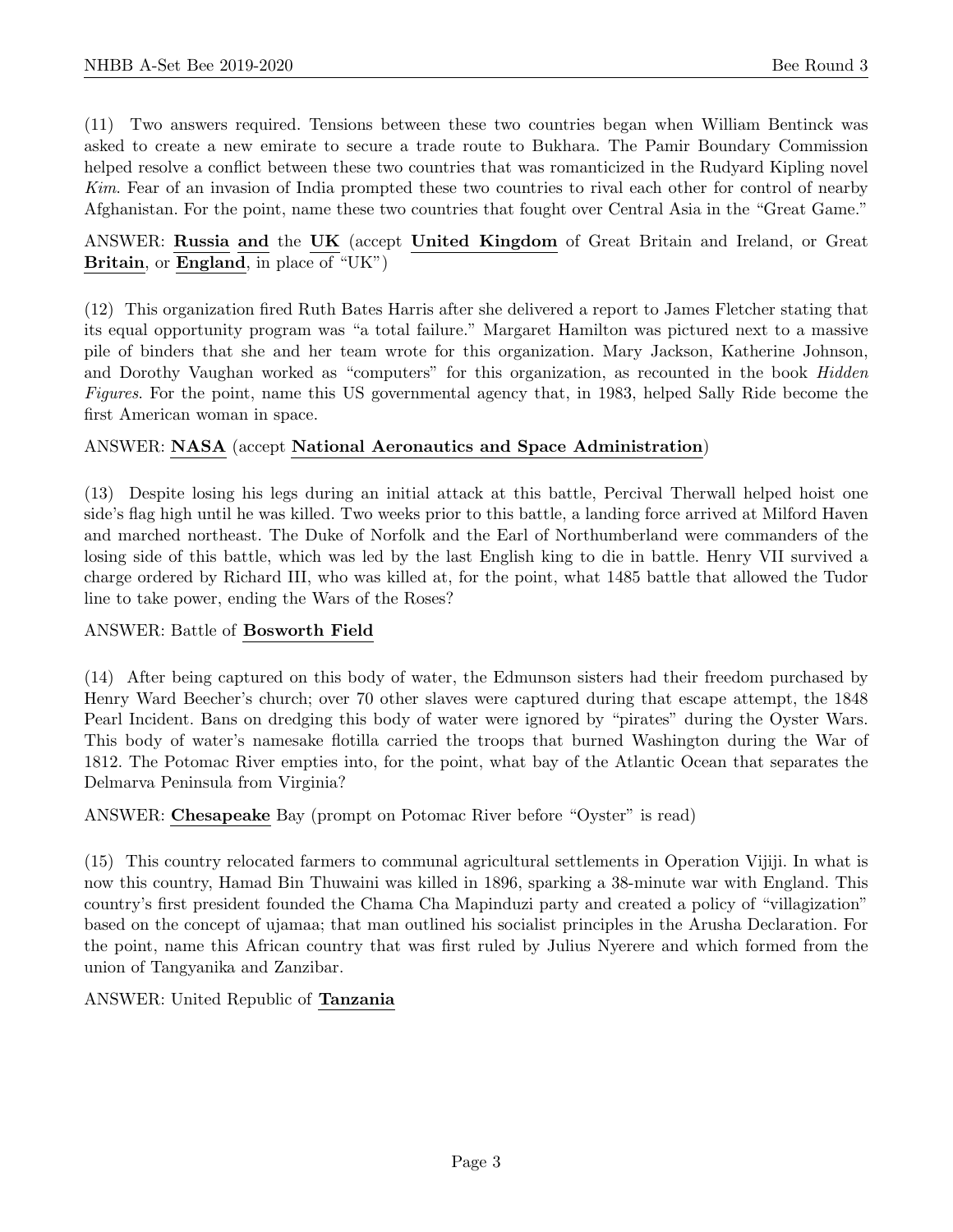(16) The namesake of this product was the first president of the American Association of Inventors and Manufacturers and also invented steam tractors, hemp break machines, and a screw propeller. This product was employed at the Battles of Tacna and San Juan after Luis Germán Astete brought it to Peru. This weapon is similar to a version made by Gorgas and was used by John Parker in Cuba during the Spanish-American War. The New York City Draft riots were suppressed by, for the point, what hand-cranked rapid-fire weapon, a precursor to the modern machine gun?

ANSWER: Gatling gun (do not prompt on "machine gun")

(17) This leader founded the League of Princes to oppose the swap of Bavaria for the Netherlands. This leader secured a British alliance in the Westminster Convention during the Diplomatic Revolution. After defeats at Kunersdorf and Kolin, this man was saved by the death of Empress Elizabeth in the "Miracle of the House of Brandenburg." This ruler conspired with Russia and Austria in the First Partition of Poland, but fought them in the War of the Austrian Succession. For the point, name this enlightened despot of Prussia.

#### ANSWER: Frederick the Great (accept Frederick II of Prussia; prompt on Frederick)

(18) Gary Cooper's portrayal of a sniper in this battle won him the 1941 Oscar for Best Actor. The capture railway point in Sedan was the main goal of this battle, at which 35 machine guns were captured by sharpshooter and conscientious objector Alvin York. George Patton's tank brigade was reinforced by the forces of a young Harry Truman at this battle. The Hindenburg Line was broken during this battle that ended exactly on Armistice Day. For the point, name this final Allied offensive of World War I that was fought in a French forest.

#### ANSWER: Battle of the Argonne Forest (accept Meuse-Argonne Offensive)

(19) Arthur St. Clair was removed as governor of this territory after saying that its people had no more an obligation to listen to Congress than they did to the first consul of France. As part of Jay's Treaty, British soldiers withdrew from forts in this territory. The 1787 ordinance that established this territory specifically banned slavery within it, leading the Ohio River to serve as the dividing line between free and slave states. For the point, name this massive tract of land that included what became Illinois, Indiana, and Ohio.

#### ANSWER: Northwest Territory (accept the Old Northwest; accept Territory Northwest of the River Ohio)

(20) During this period, the Jesuit priests Francisco Jalics and Orlando Yorio were kidnapped. The Montoneros were a guerrilla group during this period, many of whose leaders were pardoned by president Carlos Menem but retried under Nestor Kirchner. The Mothers of the Plaza de Mayo mourned children who disappeared during this campaign, which began after a military junta installed Jorge Rafael Videla and overthrew Isabel Peron. For the point, name this 1976-1983 period in which leftists were suppressed in Argentina.

#### ANSWER: Dirty War (or Guerra Sucia)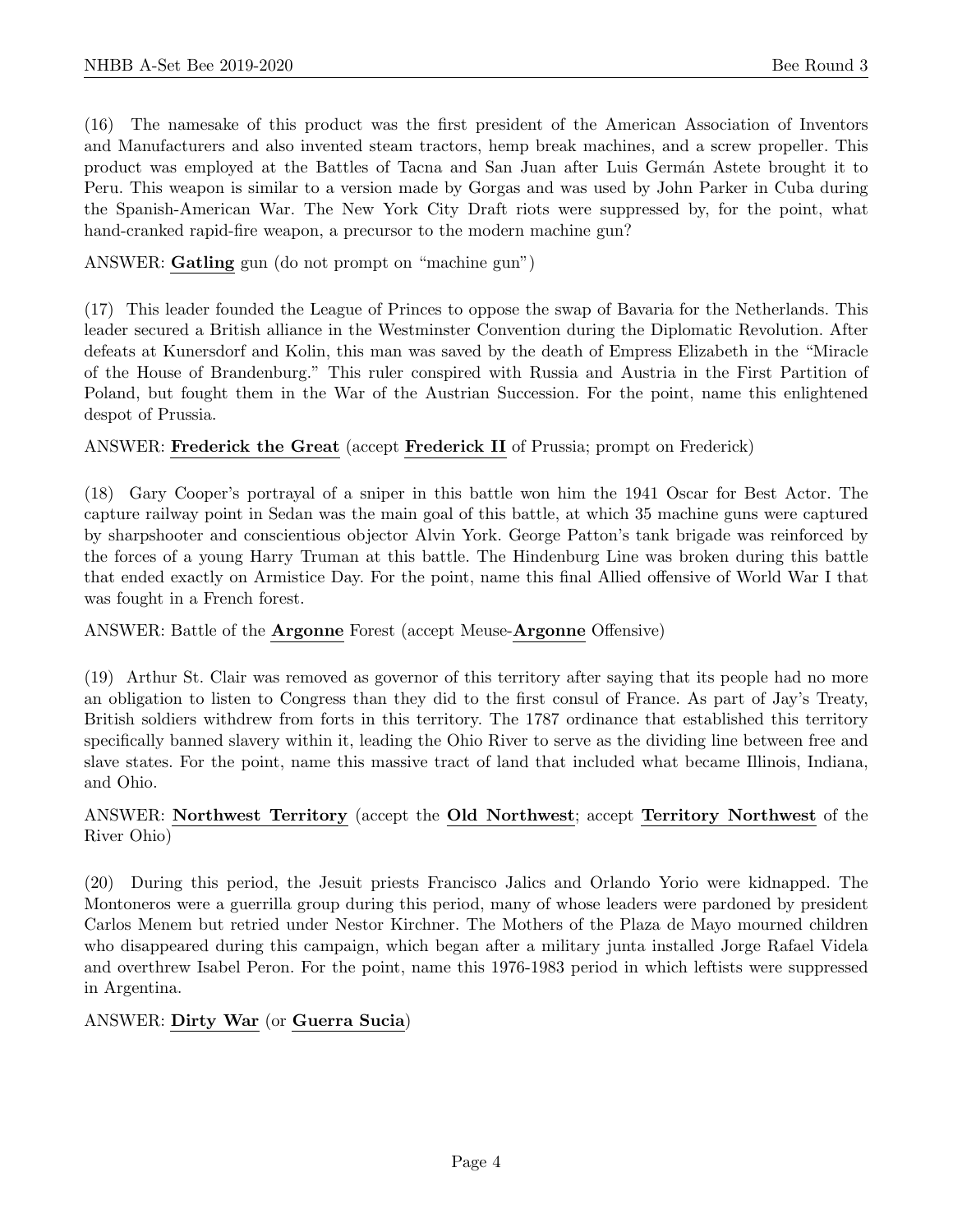(21) This meeting reaffirmed the agreements laid out in the Council of Chaumont. The Grand Duchy of Posen was created as a compromise in this meeting in order to block Russia's claim to all of the Duchy of Warsaw. Under this meeting's Final Act, kings were restored to their pre-war thrones. The Concert of Europe was borne from this meeting, which was chaired by Klemens von Metternich. For the point, name this meeting in Austria that aimed to decide the fate of post-Napoleonic Europe.

#### ANSWER: Congress of Vienna

(22) With his brothers Heman and Zimri, this man created the land-speculating Onion River Company. This man led a group that included Seth Warner, whose men captured Fort Crown Point in May 1775 as part of a mission that ended with Henry Knox dragging artillery across Massachusetts. After the war, this man became a leading advocate for Vermont's statehood. Fort Ticonderoga was captured by men under, for the point, what Founding Father who led the Green Mountain Boys?

#### ANSWER: Ethan Allen

(23) A photograph taken during this war depicting Frederick Borrell Garcia being shot at the Battle of Cerro Muriano was claimed to be staged because there was no negative in the "Mexican Suitcase." Robert Capa's Falling Soldier was photographed during this war, which also inspired a painting that depicts a flower growing out of a broken sword. The Condor Legion's bombing of a town inspired Pablo Picasso to paint Guernica during, for the point, what war that led to the rise of Francisco Franco?

#### ANSWER: Spanish Civil War

(24) This ruler pretended to abdicate for a year in favor of Simeon Bekbulatovich as part of a political ploy to seize the assets of his country's monasteries. After accusing Archbishop Pimen of treason, this ruler carried out the massacre of Novgorod with the help of the oprichniki. The death of this ruler's son Feodor I led to the end of the Rurikid Dynasty and sparked the Time of Troubles. For the point, name this first tsar of Russia whose nickname is more accurately translated as formidable.

ANSWER: Ivan IV (accept Ivan the Terrible; accept Ivan Grozny; prompt on "Ivan")

(25) Andrew Johnson, Harry Truman, and this man are the only Presidents to have at least 10 vetoes overridden by Congress. During this man's presidency, a soldier at Fort Dix mysteriously died after a swine flu epidemic. This man, who rejected Abraham Beame's request for a federal bailout, promoted the "WIN" program, which promised to "Whip Inflation Now." Upon taking office, he proclaimed "our long national nightmare is over" and controversially pardoned his predecessor. For the point, name this president who succeeded Richard Nixon.

ANSWER: Gerald Rudolph Ford Jr. (or Leslie Lynch King Jr.)

(26) This initiative was the subject of the Lushan Conference where Peng Dehuai was sacked for his opposition. Parts of this initiative included a plan to destroy the tree sparrow since it was one of the "Four Pests." Backlash towards this initiative was silenced during the Hundred Flowers Campaign. During this initiative, backyard furnaces were placed in every commune to boost production. Nearly 20 million people died of famine in, for the point, what 1958 campaign aimed at boosting China's agricultural output?

#### ANSWER: Great Leap Forward (accept Da yue jin; accept the Second Five Year Plan)